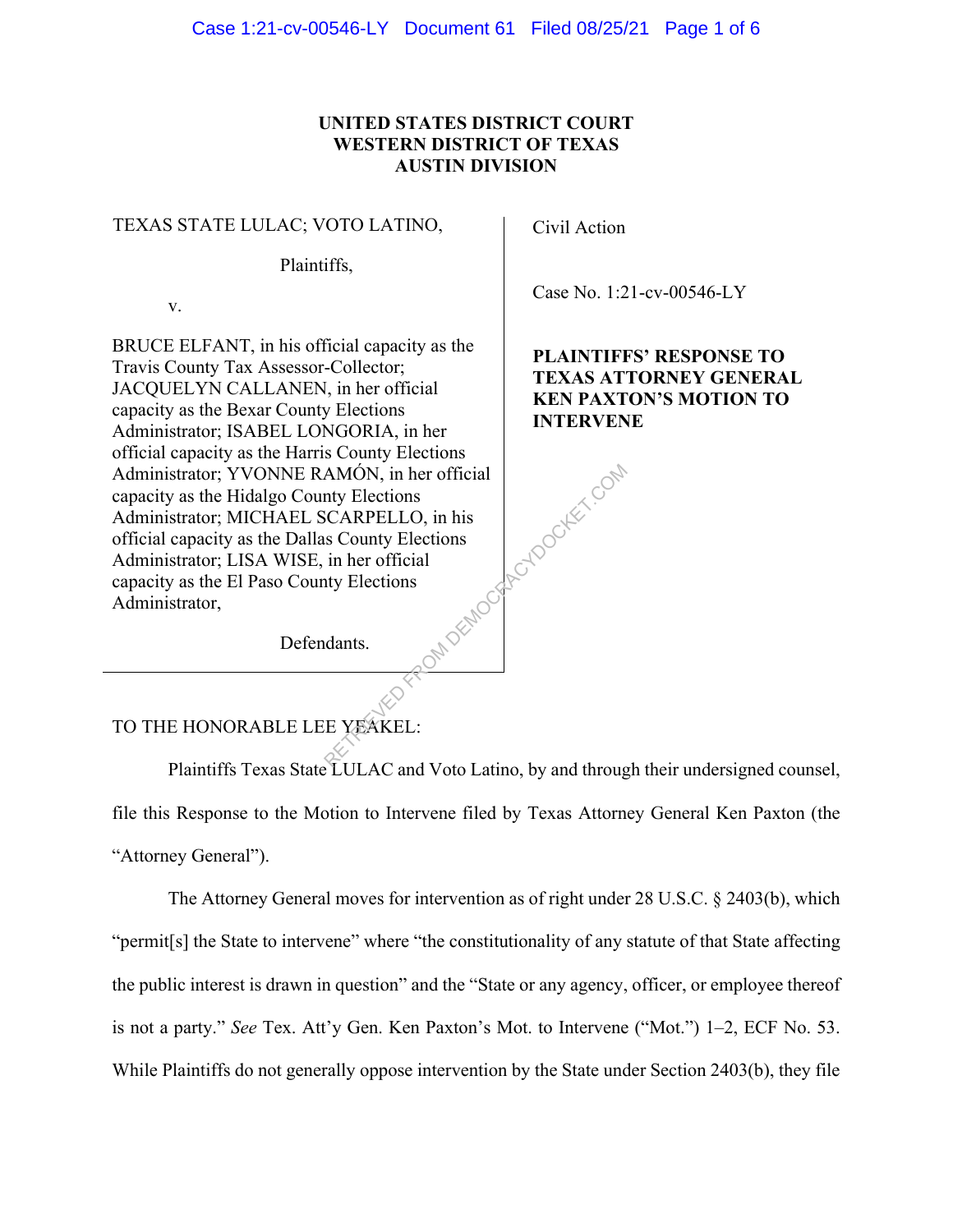#### Case 1:21-cv-00546-LY Document 61 Filed 08/25/21 Page 2 of 6

this response to clarify the identity of the intervening party, which is currently listed as the Attorney General himself.

While Section 2403(b) requires certification of cases "to the attorney general of the State," it also clearly provides that "*the State*" itself shall be permitted "to intervene for presentation of evidence, if evidence is otherwise admissible in the case, and for argument on the question of constitutionality." 28 U.S.C. § 2403(b) (emphasis added); *see also id.* ("*The State* shall, subject to the applicable provisions of law, have all the rights of a party and be subject to all liabilities of a party as to court costs to the extent necessary for a proper presentation of the facts and law relating to the question of constitutionality." (emphasis added)). The Attorney General, however, now moves to intervene in his official capacity. *See* Mot. 1. His motion suggests that he seeks intervention to represent the interests of the State and not himself or his office. *See, e.g.*, *id.* at 2 (asserting that "the interests of the State and its citizens are best served by allowing the [Attorney General] to weigh in on the constitutional questions raised by Plaintiffs' lawsuit"); *id.* at 4 ("Disposing of this action without the State of Texas having a say will impair the State's interests."). But given that the State itself is not the proposed intervenor, Plaintiffs wish to clarify that, consistent with Section 2403(b), the Attorney General moves to intervene on behalf of the State and is not merely representing his own interests.<sup>1</sup> ionality." (emphasis added)). The Attornation<br>official capacity. *See* Mot. 1. His mot<br>interests of the State and not himself or<br>of the State and its citizens are best serve<br>ne constitutional questions raised by Pl<br>without

<sup>&</sup>lt;sup>1</sup> Plaintiffs note that the Texas Attorney General's past practice when intervening under Section 2403(b) has been inconsistent. *Compare* State of Texas's Unopposed Motion to Intervene at 1, *Landry v. Cypress Fairbanks Indep. Sch. Dist.*, No. 4:17-cv-03004 (S.D. Tex. Sept. 25, 2018), ECF No. 47 (intervention by "[t]he State of Texas, by and through the Attorney General of Texas"), State of Texas's Unopposed Motion to Intervene & Brief in Support at 1, *Valentine v. Smith*, No. 1-04CV-265-C (N.D. Tex. July 14, 2005), ECF No. 51 (intervention by "the State of Texas, by and through Greg Abbott, Attorney General of Texas"), *and Nash v. City of Tyler*, 736 F. Supp. 733, 734 (E.D. Tex. 1989) (intervention by State of Texas), *with* Motion to Intervene by John Cornyn, Attorney General of Texas at 1, *Zen Music Festivals, L.L.C. v. Stewart*, No. 3:02- CV-1998-D (N.D. Tex. Sept. 18, 2002), ECF No. 12 (intervention by "John Cornyn, in his official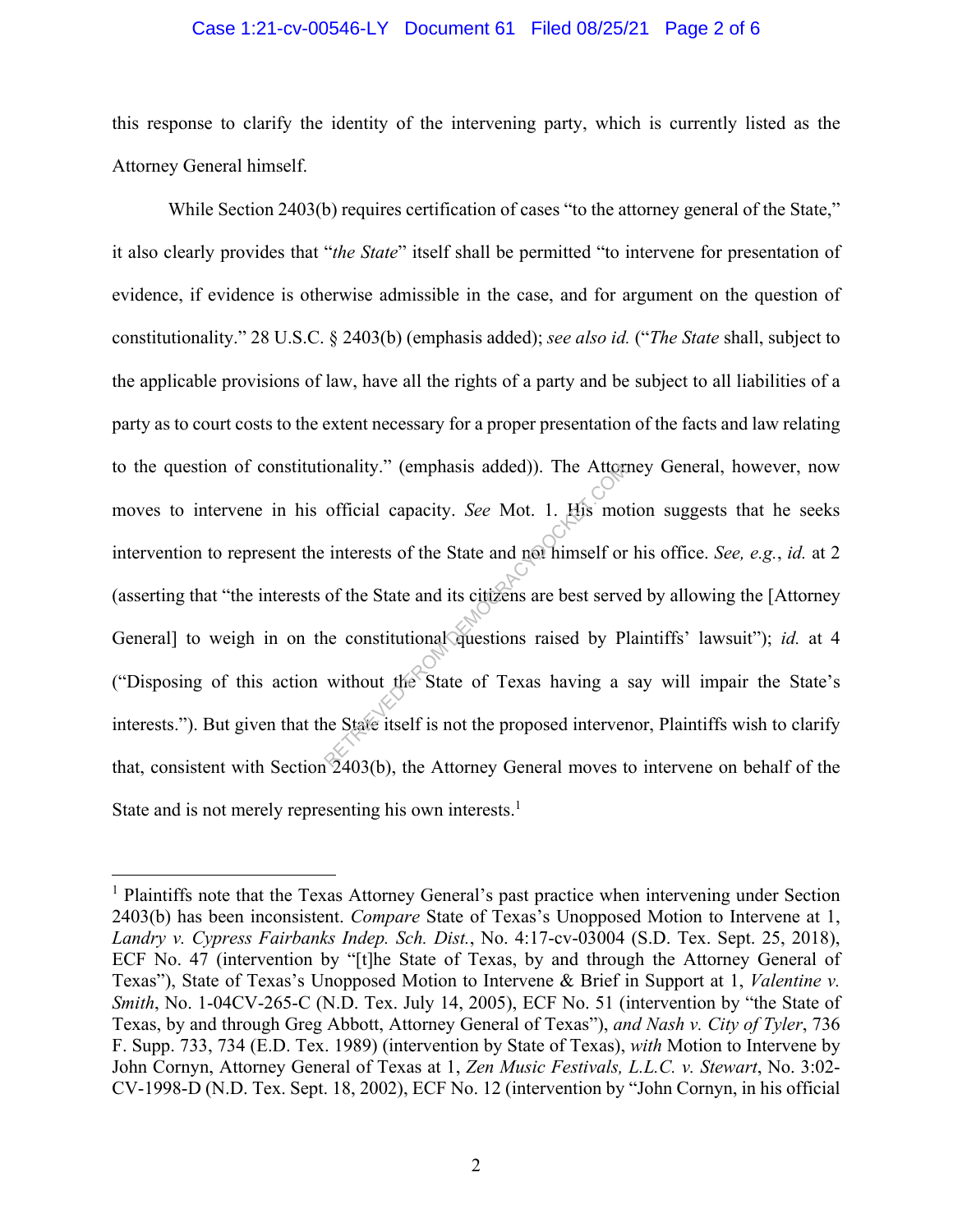### Case 1:21-cv-00546-LY Document 61 Filed 08/25/21 Page 3 of 6

 Ultimately, to the extent the Attorney General seeks intervention on behalf of the State of Texas, Plaintiffs do not oppose intervention under Section 2403(b). But if the Attorney General seeks to join this suit on his own behalf or anyone else's, intervention is improper under the express terms of Section 2403(b), and the Court should require that the Attorney General identify the party he represents and the proper statutory basis, if any, for his motion to intervene.

RETRIEVED FROM DEMOCRACYDOCKET.COM

capacity as Attorney General of Texas"), *and Spring v. Caldwell*, 92 F.R.D. 7, 9 (S.D. Tex. 1981) (intervention by "the Texas Attorney General").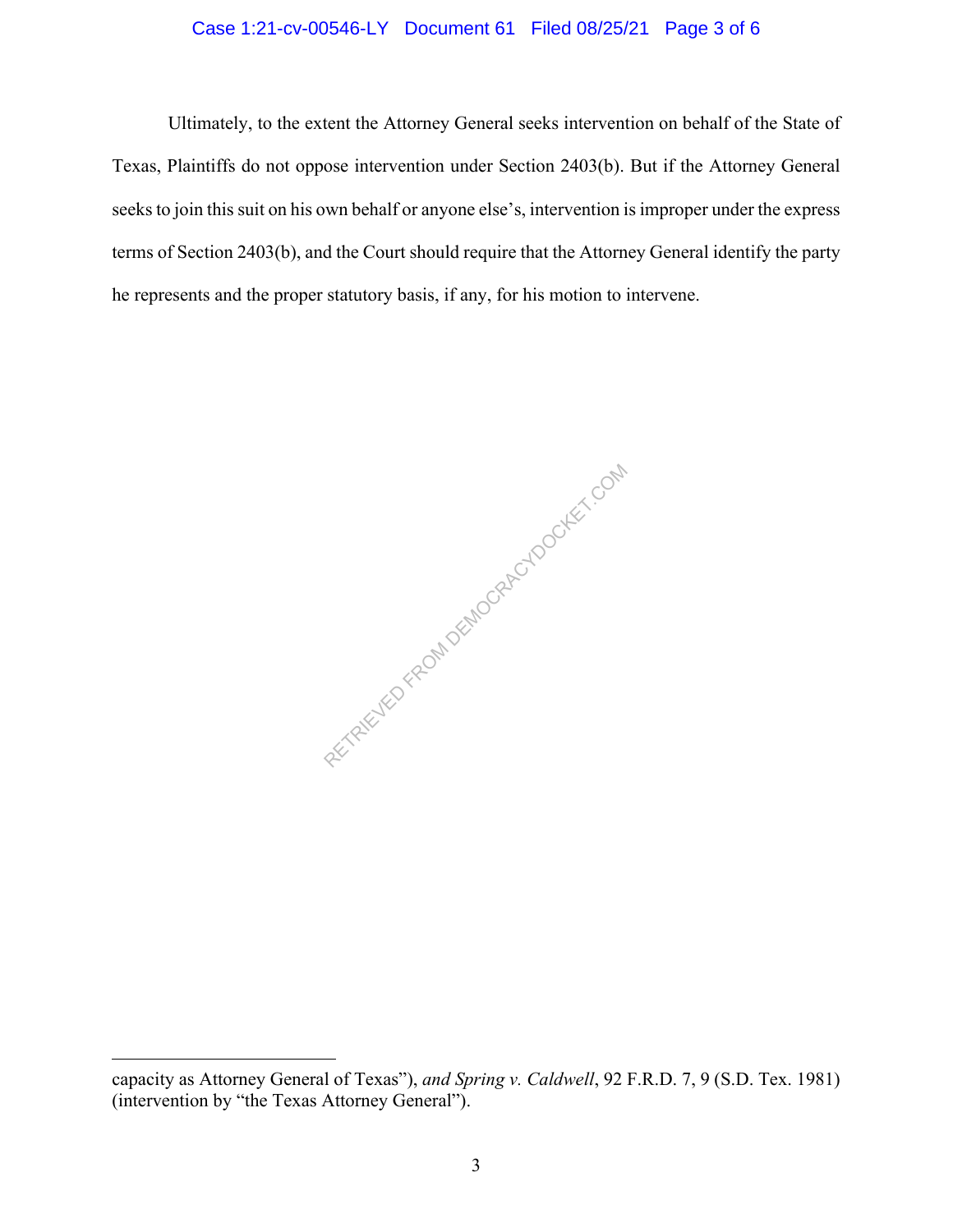Dated: August 25, 2021. Respectfully submitted,

*/s/ John R. Hardin* 

John R. Hardin Texas State Bar No. 24012784 **PERKINS COIE LLP**  500 North Akard Street, Suite 3300 Dallas, Texas 75201-3347 Telephone: (214) 965-7700 Facsimile: (214) 965-7799 johnhardin@perkinscoie.com

Uzoma N. Nkwonta\* Kathryn E. Yukevich\* Joseph N. Posimato\* Meaghan E. Mixon\* **PERKINS COIE LLP** 700 Thirteenth Street NW, Suite 800 Washington, D.C. 20005-3960 Telephone: (202) 654-6200 Facsimile: (202) 654-9996 unkwonta@perkinscoie.com kyukevich@perkinscoie.com jposimato@perkinscoie.com mmixon@perkinscoie.com

Jonathan P. Hawley\* **PERKINS COIE LLP**  1201 Third Avenue, Suite 4900 Seattle, Washington 98101-3099 Telephone: (206) 359-8000 Facsimile: (206) 359-9000 jhawley@perkinscoie.com

*Counsel for Plaintiffs Texas State LULAC and Voto Latino* 

\*Admitted *Pro Hac Vice*

RETRIEVED FROM DES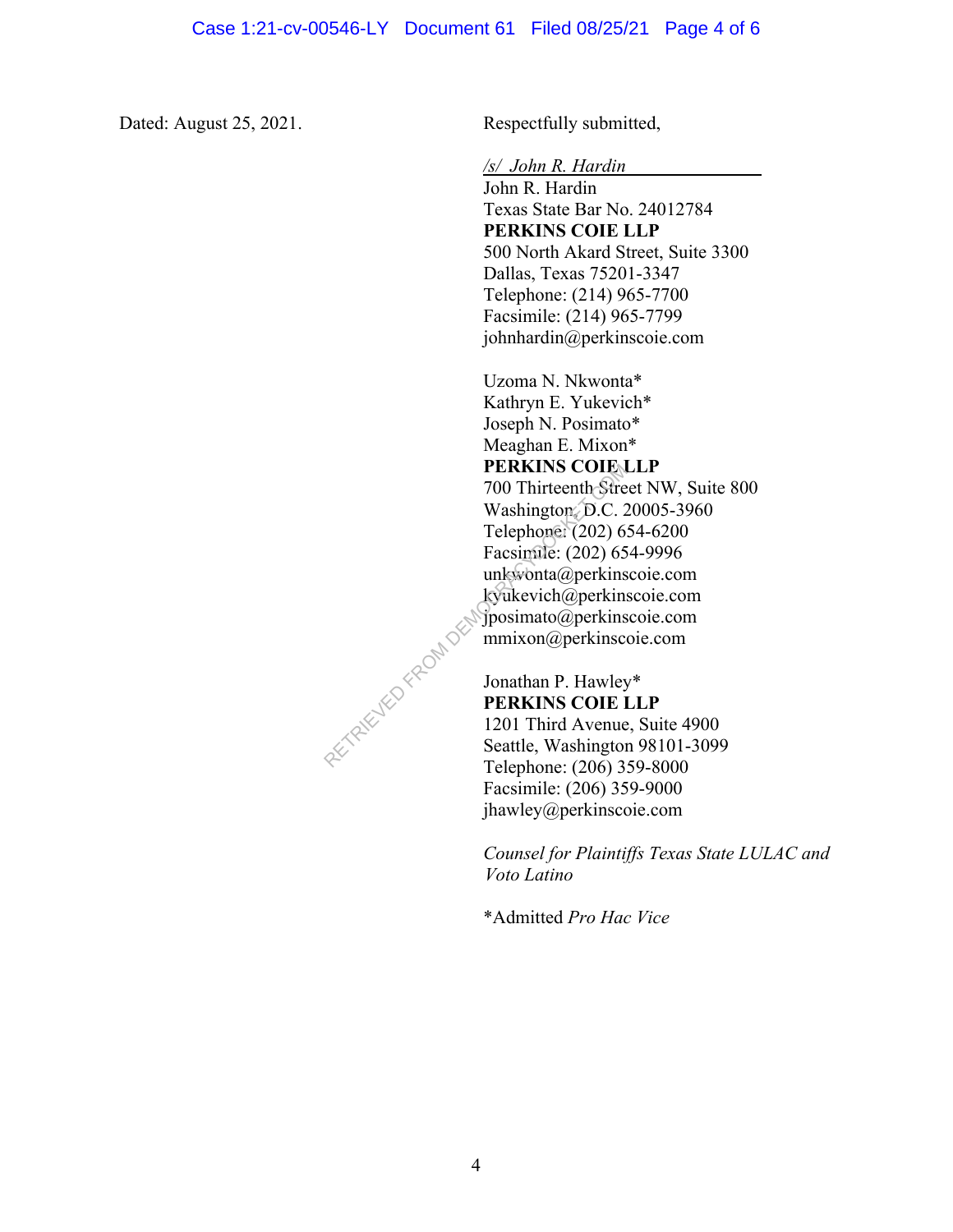## Case 1:21-cv-00546-LY Document 61 Filed 08/25/21 Page 5 of 6

Luis Roberto Vera, Jr. Texas State Bar No. 29546740 **ATTORNEY AND COUNSELOR AT LAW** 407 West Ware Boulevard San Antonio, Texas 78221 Telephone: (210) 225-3300 lrvlaw@sbcglobal.net

*Counsel for Plaintiff Texas State LULAC*

RECTRIC TEO FROM DEMOCRACY DOCKET.COM